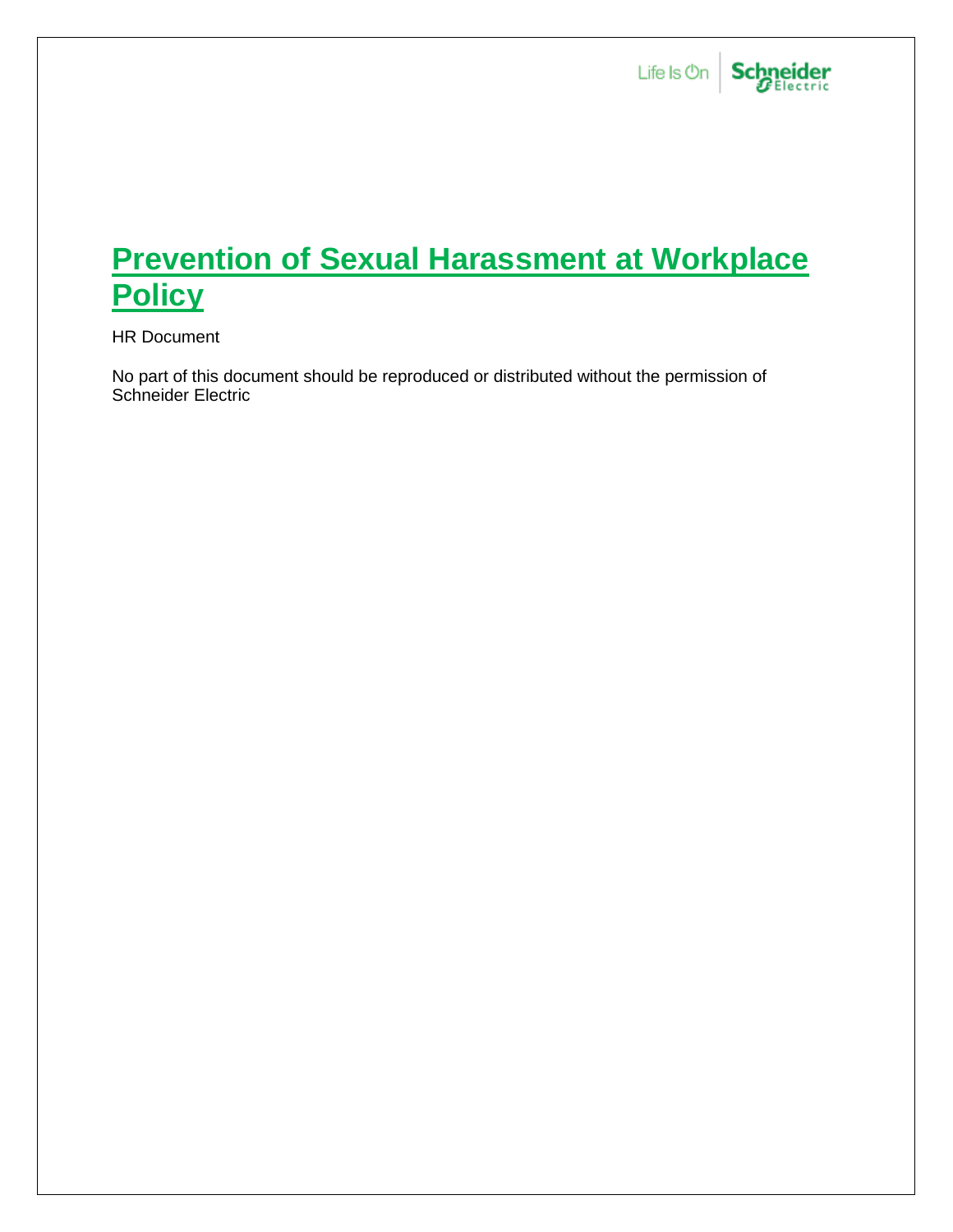

# Life Is On Schneider

### Revision History

| <b>Version</b> | <b>Date</b> | <b>Author</b> | <b>Authorized by</b> | <b>Description</b>        |
|----------------|-------------|---------------|----------------------|---------------------------|
|                |             |               |                      |                           |
|                |             | Organization  |                      |                           |
|                |             | Development,  |                      |                           |
|                | April 20,   | Legal         | <b>Country HR</b>    |                           |
| 1.0            | 2016        | & HRS         | Head                 | Base Version - New Format |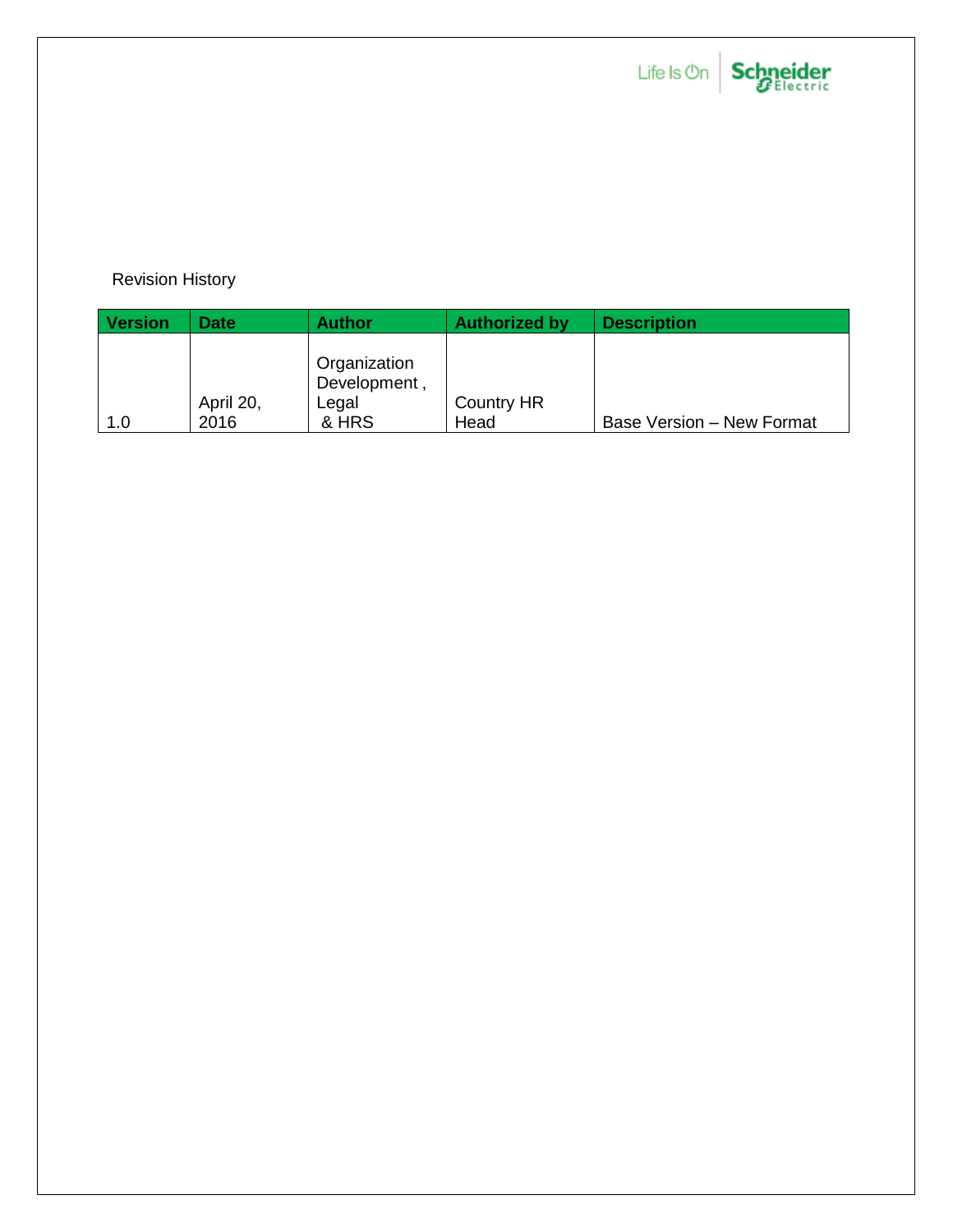

## **Schneider**

#### **Objective**

Schneider Electric in India is an equal employment Opportunity Company with its workforce constituted without discrimination as to, in particular, race, color, religion, age, gender, sexual orientation, political opinions, national extraction or social origin. The Company is committed to create a healthy working environment for all categories of its Employees, and enable them to work without fear of prejudice, gender bias or sexual harassment.

Sexual harassment at the work place is a grave offence which is punishable by law in India. The Company is committed to prevent or deter the commission of acts of sexual harassment and to provide the procedures for the resolution, settlement or prosecution of acts of sexual harassment by taking all the required steps. Thus the Company hereby adopts the following policy with a view to prohibit Sexual Harassment at Workplace and to promote a healthy work environment and to provide Redressal mechanism for an effective Complaint and Grievance. Today it is known as ICC Internal Complaints Committee.

#### **Scope**

The policy is extended to following entities of Schneider Electric in India:

- Schneider Electric India Pvt. Ltd.
- Schneider Electric Infrastructure Ltd.
- Schneider Electric IT Business India Pvt. Ltd.
- Schneider Electric President Systems Ltd
- Schneider Electric Systems India Private Limited
- Schneider Electric Lanka (Private) Limited
- Schneider Singapore PTE ltd(Bangladesh)
- Skelta Software Private Limited
- Invensys Development Center India Private Limited
- Eurotherm India Private Limited
- Energy Gird Automation Transformers and Switchgears India Limited

#### **Applicability**

This policy shall apply to all Employees of the Company irrespective of entity, locations, projects and status of employment.

'Employee' shall mean and include, person on the rolls of the Company including Managers and Workers even those on deputation, contract, temporary, part time, apprentices, trainees or working as consultants. It is deemed to be the part of; and incorporated in the service conditions of all Employees. This policy shall apply at any place that constitutes 'workplace' as defined in the policy.

#### **What Is Sexual Harassment?**

According to The Supreme Court of India "Sexual Harassment" is defined as, any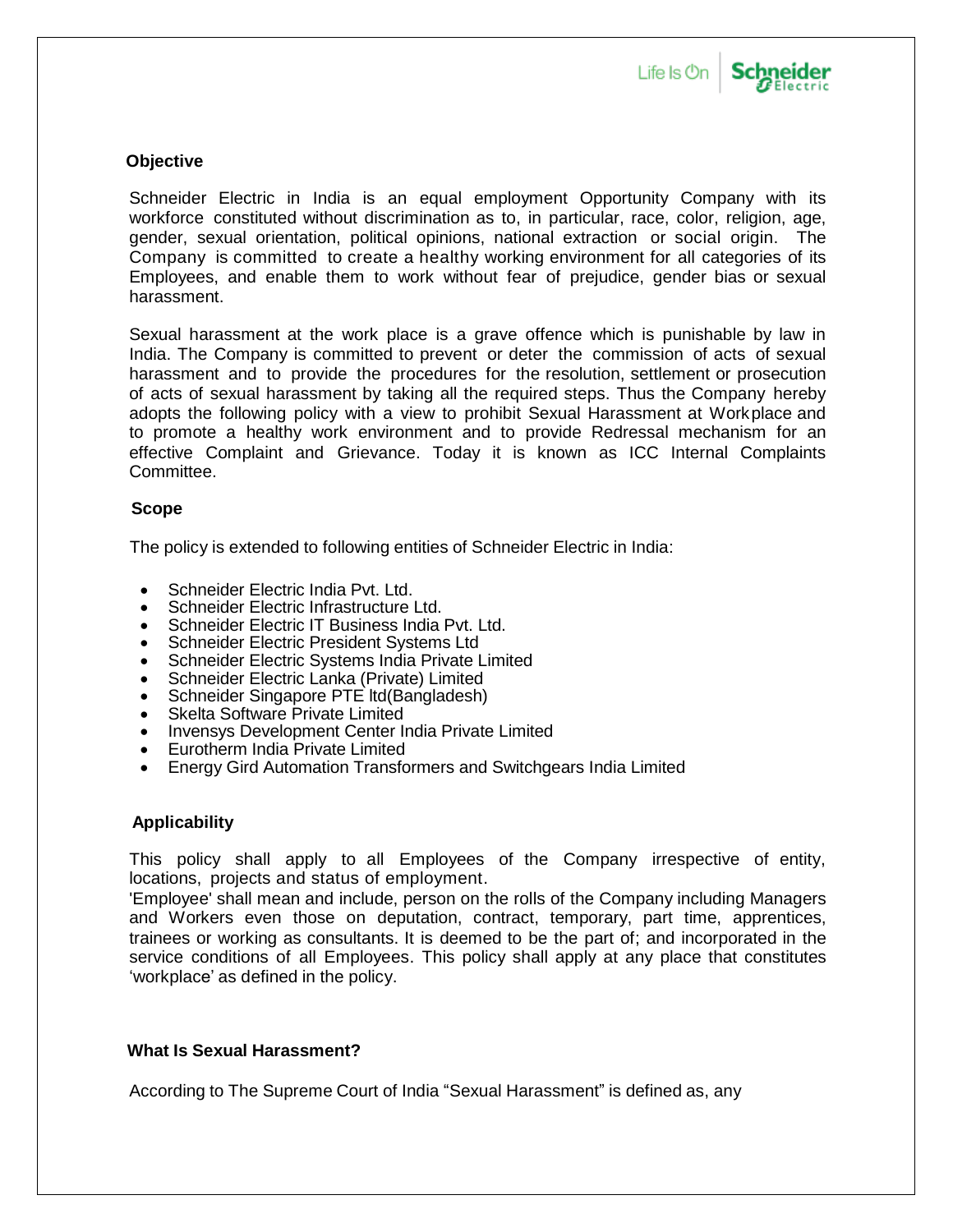

**Schneider** 

unwelcome sexually determined behavior, such as:-

- o Physical contact
- o A demand or request for sexual favors
- $\circ$  Sexually colored remarks (includes online / text / mms)
- o Showing pornography
- o Any other physical, verbal or non-verbal conduct of a sexual nature

Sexual Harassment takes place if a person:

- Subjects another person to an unwelcome act of physical intimacy like grabbing, brushing, touching, pinching etc.
- Makes an unwelcome demand or request (whether directly or by implication) for sexual favors from another person, and further makes it a condition for employment/payment of wages/increment/promotion etc.
- Makes an unwelcome remark with sexual connotations like sexually explicit compliments/cracking loud jokes with sexual connotations/ making sexist remarks etc.
- Shows a person any sexually explicit visual material in the form of pictures/cartoons/pin- ups/calendars/screen savers on computers/any offensive written material/pornographic e-mails, etc.
- Engages in any other unwelcome conduct of a sexual nature which could be verbal or even non-verbal, like staring to make the other person uncomfortable, making offensive gestures, kissing sounds, etc.
- If a supervisor requests sexual favors from a junior in return for promotion or other benefits or threatens to sack for non-cooperation.
- It is also sexual harassment for a boss to make intrusive inquiries into the private lives of employees, or persistently ask them out.
- It is sexual harassment for a group of workers to joke and snigger amongst themselves about sexual conduct in an attempt to humiliate or embarrass another person

#### **Types of Sexual Harassment**

Sexual harassment at workplace is generally classified into two distinct types.

- 'Quid pro quo', means seeking sexual favors or advances in exchange for work benefits and it occurs when consent to sexually explicit behavior or speech is made a condition for employment or refusal to comply with a 'request' is met with retaliatory action such as dismissal, demotion, difficult work conditions.
- 'Hostile working environment' is more pervasive form of sexual harassment involving work conditions or behavior that make the work environment 'hostile' for the woman to be in. Certain sexist remarks, display of pornography or sexist/obscene graffiti, physical contact/brushing against female employees are some examples of hostile work environment, which are not made conditions for employment.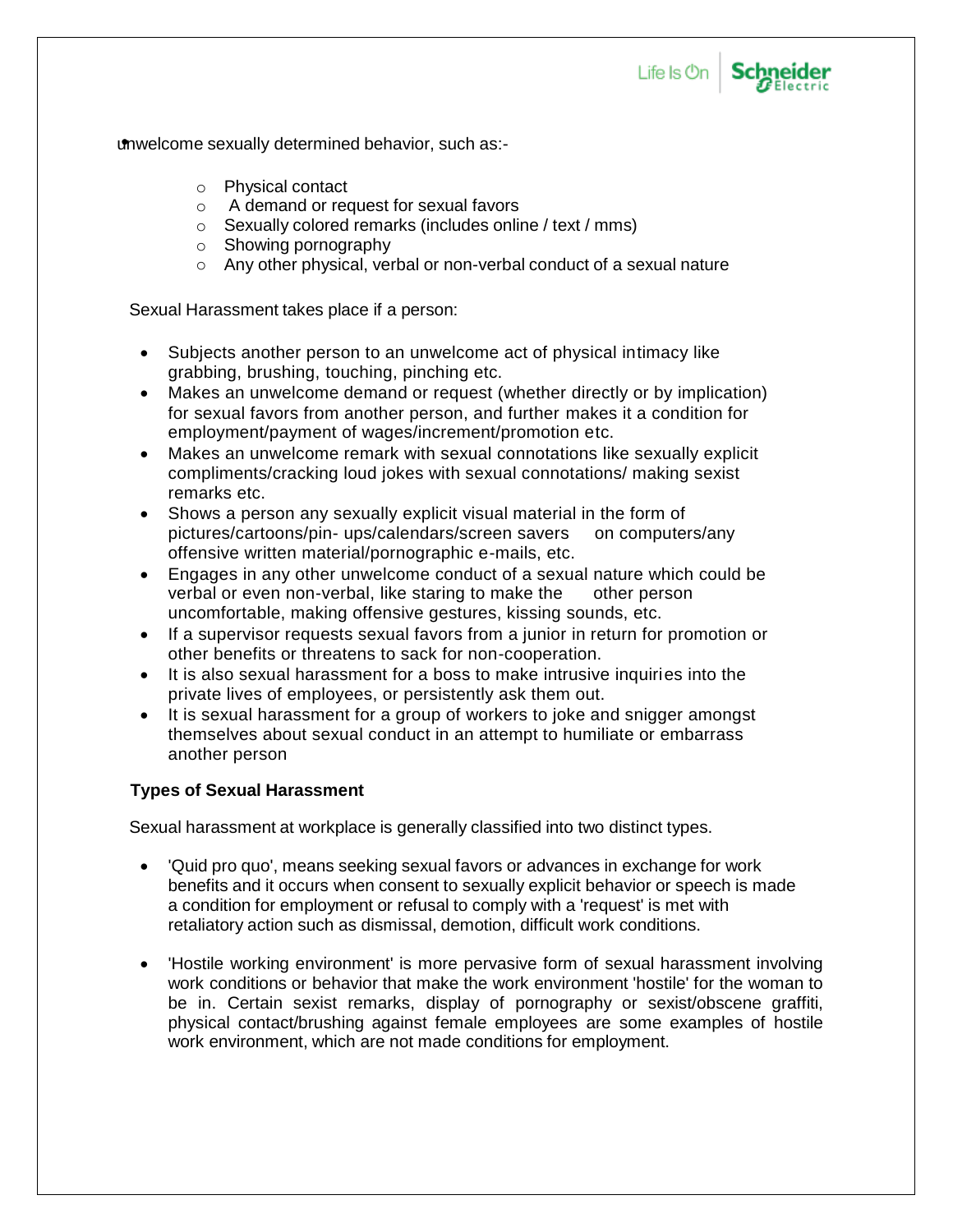



#### **Unwelcome:**

Unwelcome is the key in defining sexual harassment. It is the impact and effect the behavior has on the recipient that will define the behavior as sexual harassment.

#### **What is a workplace?**

A workplace is any place where working relationships exist, where employer & employee relations exist.

#### **Sexual Harassment Reporting Process:**

Before formally reporting your issue, you may like to consult our:

 Principles of Responsibilities & Corporate Policies on SWEBI (Global SE website): [http://aafr0252.fr.schneider](http://aafr0252.fr.schneider-electric.com/Global/devdur/en/HTML.nsf/pages/Our_Principles_of_responsibility)[electric.com/Global/devdur/en/HTML.nsf/pages/Our\\_Principles\\_of\\_responsibility](http://aafr0252.fr.schneider-electric.com/Global/devdur/en/HTML.nsf/pages/Our_Principles_of_responsibility)

Complainant can raise the concern to any of the following:

 Manager/HR Business Partner/N+2 Manager/ICC through mail/phone/face to face or R&ED link (Online link) <https://secure.ethicspoint.ca/domain/media/en/gui/100211/index.html> or Helpline No: 000-800-100-1071 / 000-800-001-6112

If the complainant has not raised the concern through R&ED link, it is encouraged that recipients report it on R&ED link or shares the same with HR Business Partner who report the issue on R&ED link after taking consent from the Complainant.

- The complaint shall be notified to General Counsel of the Zone by the Global team and if related to sexual harassment shall be shared with Secretary of ICC.
- The ICC (Internal Complaints Committee) Secretary would appoint a lead investigator upon consultation with the Chair person of the committee and other team members.

The lead investigator would select his/her team of investigators.

- The Secretary of the Committee will coordinate with the BU VP or Manager + HRBP, as the case may be for execution of the recommendation.
- BU VP / Manager + HRBP to further communicate the decision to the complainant.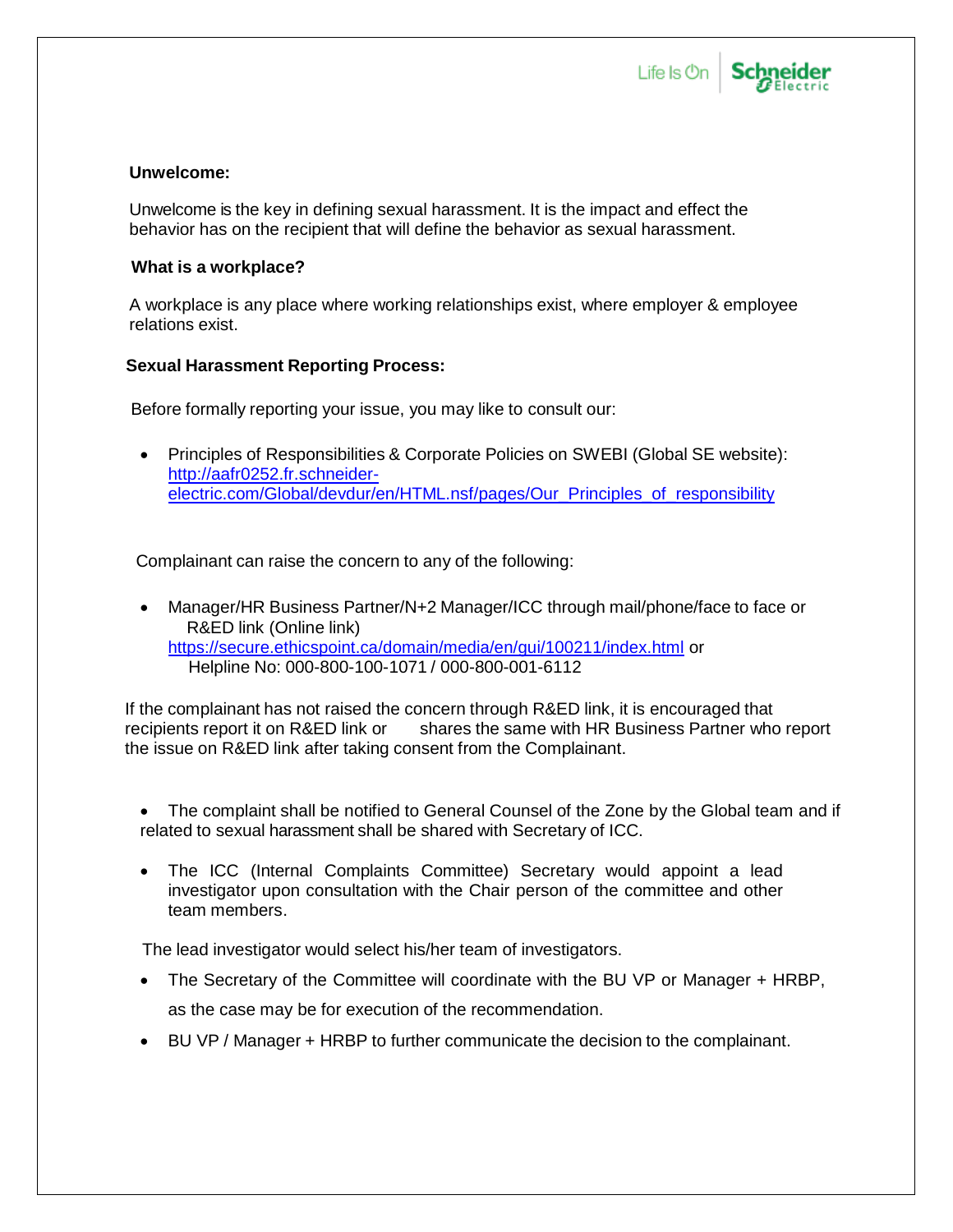

**Schneider** 

#### **INVESTIGATION PROCESS**:

The Investigation Committee shall decide & connect:

- At the first meeting, the Investigation Committee members shall hear the Complainant and record her/his allegations.
- The Complainant can also submit any corroborative material with a documentary proof, oral or written material, etc., to substantiate his / her complaint.
- Thereafter, the alleged person is called for a disposition before the Committee and an opportunity will be given to him/her to give an explanation.
- Also, the Committee shall collect the information, through relevant sources, if the alleged person had any such record in the past or with any other member of the group etc.
- Post the above steps, an Investigation shall be conducted and concluded with the Investigation Committee and which shall be documented.
- The report of the investigation shall be communicated to the ICC Secretary, on the appropriate recommended action to be taken.
- In the event, the complaint does not fall under the purview of Sexual Harassment or the complaint does not mean an offence of Sexual Harassment, then they said complaint can be rejected after recording the reasons thereof

#### **ACTIONS BY ICC (INTERNAL COMPLAINTS COMMITEE):**

Depending on severity of the entire case and the recommendations submitted by the Investigation Committee will decide & recommend the action to the management.

#### **Separation**

- A colleague, supervisor, others explicitly asking for a sexual favor in return of some favors extended at work.
- The accused retaliating against the complainant by giving a poor performance rating or subjecting the complainant to offensive behavior at work for refusal to give in to demands of sexual favors.
- Using an online medium to post a morphed picture of an individual on intranet/ internet and causing public embarrassment to the individual.

#### **Warning Letter**

- Stalking / exchange of obscene emails/ leering/repeatedly insisting on a romantic relationship even after the other person has refused and making lewd remarks.
- To the complainant, if the complaint was filed for wrong reasons of causing harm to image of the accused and to settle personal scores.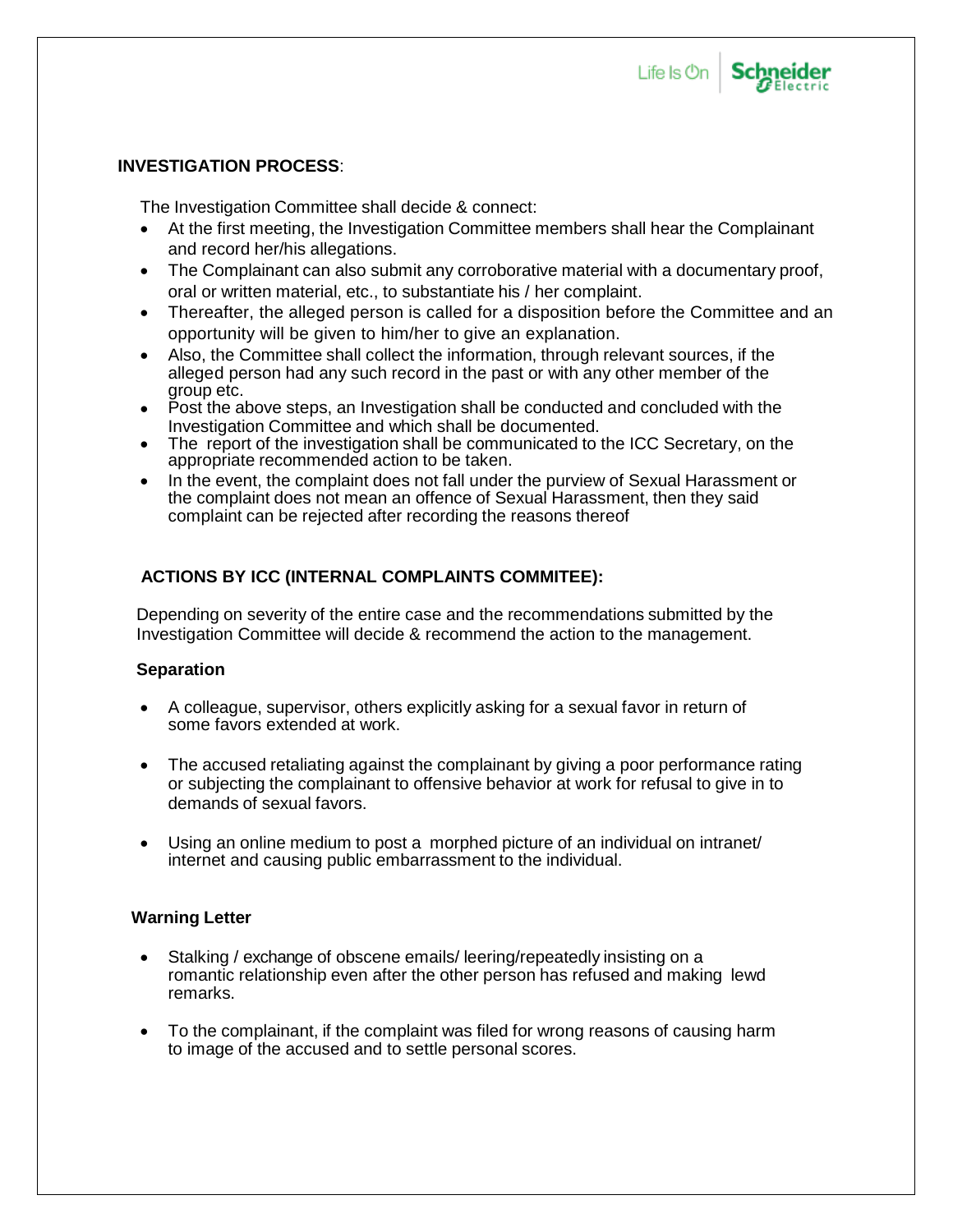

#### **Counseling**

- Consensual Romantic relationship breakdown/ attempting a romantic relationship
- Warning letter with a disciplinary action like stoppage of pay hike/promotions/ others Pervasive behavior amounting to hostile work
- Environment/ frequent exchange of suggestive material/ loaded comments/ making fun of physical appearance/ attire of an individual in public for guided reasons
- Severe action like using online media for causing public embarrassment using derogatory words

#### **Change in team /role/ location**

- In case the accused and victim are in the same team.
- In case there is a proven romantic relationship between the manager and the reportee.

#### **ICC (INTERNAL COMPLAINTS COMMITEE) COMMITTEE:**

There is an ICC comprising of few members at every location; typically the committee is headed by a senior women colleague present in the location. The committee has equal representation of both men & women from the respective location and also is guided by external members who is seasoned & have worked in this space extensively. (Refer ICC member's documents)

#### **GUIDELINES for ICC:**

Below are the key Guidelines for the ICC (Internal Complaints Committee):

- Based on Investigation Committee recommendations, a quorum of minimum three (3) members is required to be present for the proceedings to take place (can be through phone/ mail/face to face). Secretary of ICC (Internal Complaints Committee) shall preside, conduct and record the proceedings.
- Once the decision is finalized, ICC (Internal Complaints Committee) has to communicate the same to BU VP/Manager + HRBP (as the case may be) who in turn will communicate to the Complainant as well alleged person. Accordingly the appropriate action shall be taken.
- If any complaint is found to be malafide on the part of the complainant DUE ACTIONS will be taken
- ICC (Internal Complaints Committee) have to meet once in every Quarter and discuss on the total no. of cases received in that quarter for review and further preventive ACTIONS to be taken at the country level.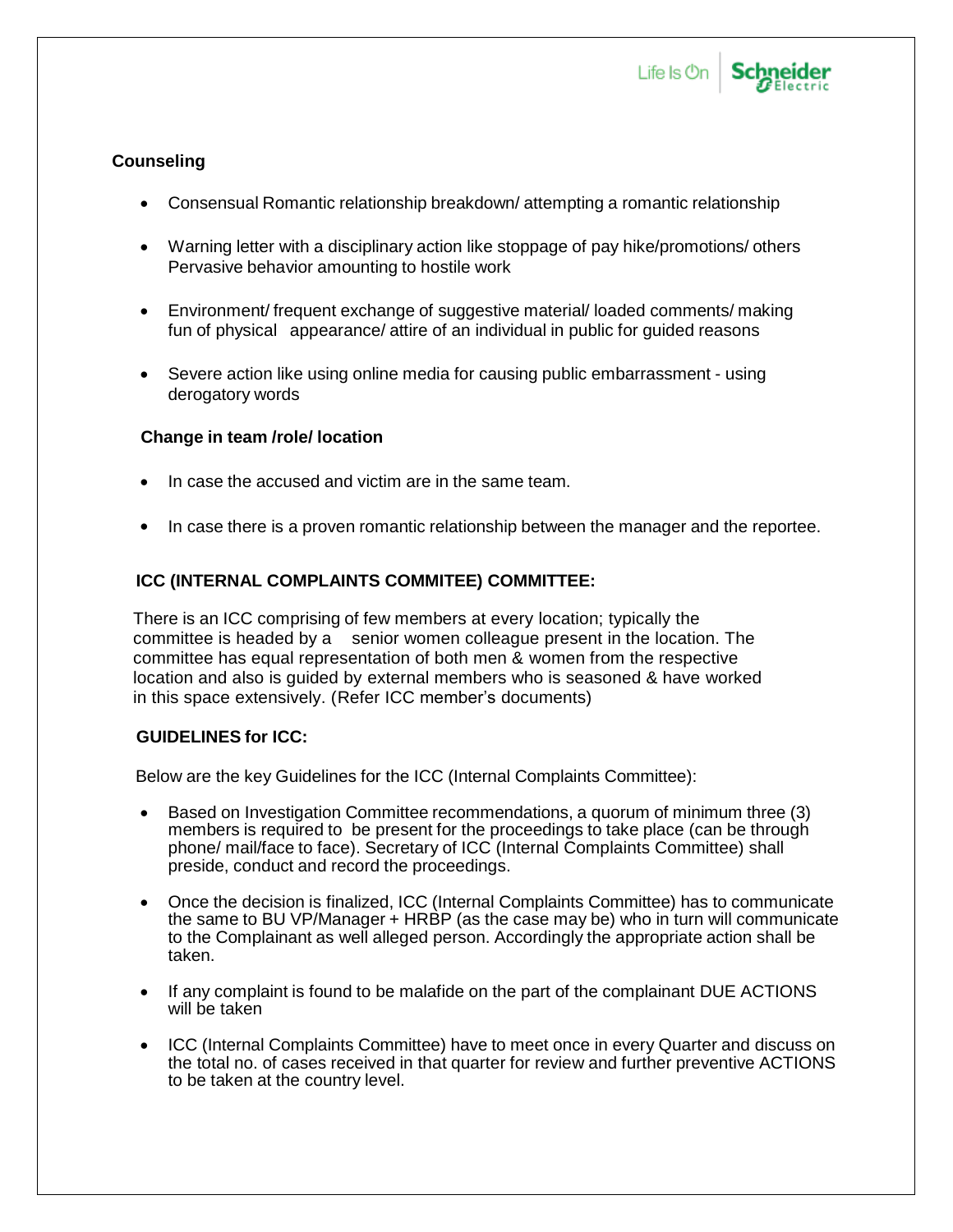

### **Roles & Responsibilities for:**

- HRBP
- IMMEDIATE MANAGER
- **INVESTIGATION COMMITTEE**
- **INTERNAL COMPLAINTS COMMITTEE (ICC)**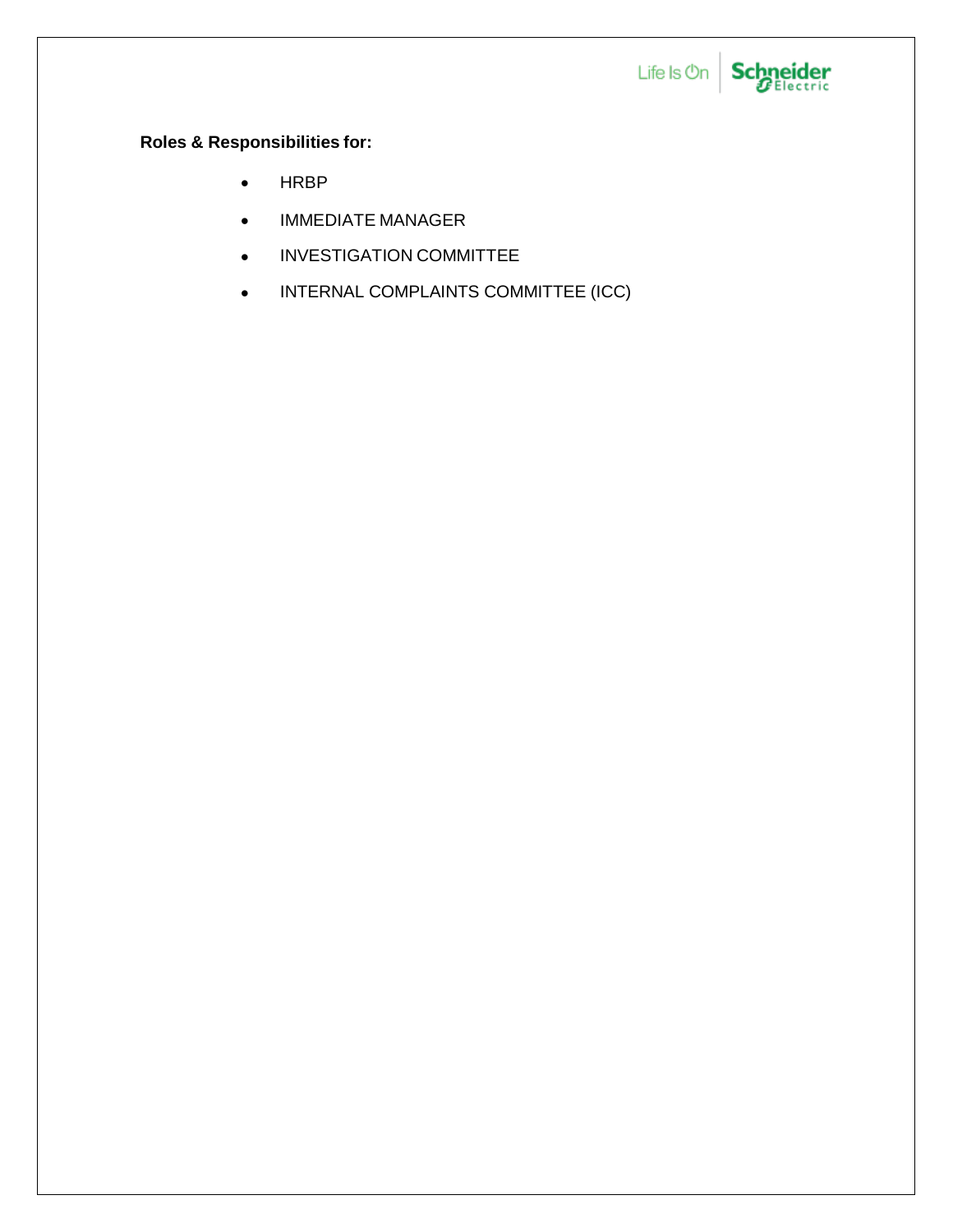

| <b>IMMEDIATE</b>                                                                                                                                                                                                                                                                                                                                                                                                                                                                                                                                                                  | <b>BU HRBP/REGIONAL</b>                                                                                                                                                                                                                                                                                                                                                                                                                                                                                                                                                                                                                                                                                                                                                                                                                                                                                                                                                                                                                                                  | <b>INVESTIGATIN</b>                                                                                                                                                                                                                                                                                                                                                                                                                                                                                                                                                                                                                                                                                                                                                                                                 | <b>PREVENTION OF</b>                                                                                                                                                                                                                                                                                                                                                                                                                                                                                                                                                                                                                                                                                                  |
|-----------------------------------------------------------------------------------------------------------------------------------------------------------------------------------------------------------------------------------------------------------------------------------------------------------------------------------------------------------------------------------------------------------------------------------------------------------------------------------------------------------------------------------------------------------------------------------|--------------------------------------------------------------------------------------------------------------------------------------------------------------------------------------------------------------------------------------------------------------------------------------------------------------------------------------------------------------------------------------------------------------------------------------------------------------------------------------------------------------------------------------------------------------------------------------------------------------------------------------------------------------------------------------------------------------------------------------------------------------------------------------------------------------------------------------------------------------------------------------------------------------------------------------------------------------------------------------------------------------------------------------------------------------------------|---------------------------------------------------------------------------------------------------------------------------------------------------------------------------------------------------------------------------------------------------------------------------------------------------------------------------------------------------------------------------------------------------------------------------------------------------------------------------------------------------------------------------------------------------------------------------------------------------------------------------------------------------------------------------------------------------------------------------------------------------------------------------------------------------------------------|-----------------------------------------------------------------------------------------------------------------------------------------------------------------------------------------------------------------------------------------------------------------------------------------------------------------------------------------------------------------------------------------------------------------------------------------------------------------------------------------------------------------------------------------------------------------------------------------------------------------------------------------------------------------------------------------------------------------------|
| <b>MANAGER</b>                                                                                                                                                                                                                                                                                                                                                                                                                                                                                                                                                                    | <b>HRBP</b>                                                                                                                                                                                                                                                                                                                                                                                                                                                                                                                                                                                                                                                                                                                                                                                                                                                                                                                                                                                                                                                              | <b>COMMITTEE</b>                                                                                                                                                                                                                                                                                                                                                                                                                                                                                                                                                                                                                                                                                                                                                                                                    | <b>SEXUAL HARASSMENT</b>                                                                                                                                                                                                                                                                                                                                                                                                                                                                                                                                                                                                                                                                                              |
| Ensure that you<br>$\bullet$<br>provide safe<br>working<br>environment for<br>women free from<br>Sexual<br>Harassment<br>Do not ignore any<br>$\bullet$<br>such incident, if you<br>hear it from your<br>peer about any of<br>your team member<br>and try & investigate<br>on the problem and<br>share with your<br><b>HRBP</b><br>If you receive any<br>$\bullet$<br>complain from any of<br>your team member,<br>you must report it to<br>your BU HRBP<br>Immediately<br>Needs to be more<br>$\bullet$<br>sensitive/ HR to be<br>more informed &<br>committee to be<br>informed | Ensure you create<br>$\bullet$<br>awareness that<br>organization has<br>effective mechanism<br>to deal with Sexual<br>Harassment issues<br>and employee must<br>have a desired level<br>of comfort with you,<br>to share such<br>issues. Not raising a<br>complaint does not<br>mean absence of<br>Sexual Harassment<br>but probably<br>employees have a<br>feeling that nothing<br>will be done about it.<br>Once you receive<br>$\bullet$<br>such complain, first<br>& foremost you<br>must speak to the<br>concerned<br>employee and<br>make him/her<br>Comfortable, Then<br>try & get all the<br>details of the case.<br>as a supporting to<br>the complaint.<br>Make sure you keep<br>$\bullet$<br>the case confidential<br>and inform<br>employee about<br>further steps to be<br>taken<br>If the complainant<br>has not raised the<br>concern on R&ED<br>link, the same can<br>be done by<br>respective HRBP<br>post taking consent<br>from the<br>complainant.<br>If the case is<br>related to other BU,<br>please immediately<br>report it to<br>concerned HRBP | First & Foremost,<br>$\bullet$<br>ensure that Sexual<br>Harassment issue is a<br>very sensitized one,<br>and it has to be kept<br>confidential.<br>To plan the first<br>$\bullet$<br>meeting, within 5 days<br>of receiving such<br>information from<br>Secretary of ICC.<br>To meet the<br>$\bullet$<br>concerned employee<br>and record his/her<br>allegations with any<br>relevant supporting<br>To meet the Alleged<br>$\bullet$<br>person and hear<br>his/her explanation<br>To investigate from<br>$\bullet$<br>relevant & reliable<br>sources, on the past<br>record of Complainant<br>as well as Alleged<br>person<br>To conclude on<br>$\bullet$<br>investigation and<br>communicate back the<br>outcome of the<br>proceedings to the<br>Secretary of ICC,<br>within 30 days of<br>receipt of information. | Secretary of ICC shall be<br>$\bullet$<br>initiating such meeting<br>and ensure it takes place<br>and also documents the<br>discussions.<br>To mandatorily meet<br>$\bullet$<br>once in every quarter,<br>and to discuss on:<br>Sexual Harassment<br>cases and analyzes on<br>the common reason of<br>such case and<br>accordingly decides on<br>what actions to be taken<br>to stop such incidents in<br>future.<br><b>Internal Complaints</b><br>$\bullet$<br>Committee is required to<br>discuss on Investigation<br>Committee<br>recommendations and<br>action to be taken within<br>10 days.<br>To ensure the case has<br>$\bullet$<br>to be kept confidential<br>and to protect concerned<br>employee Identity. |